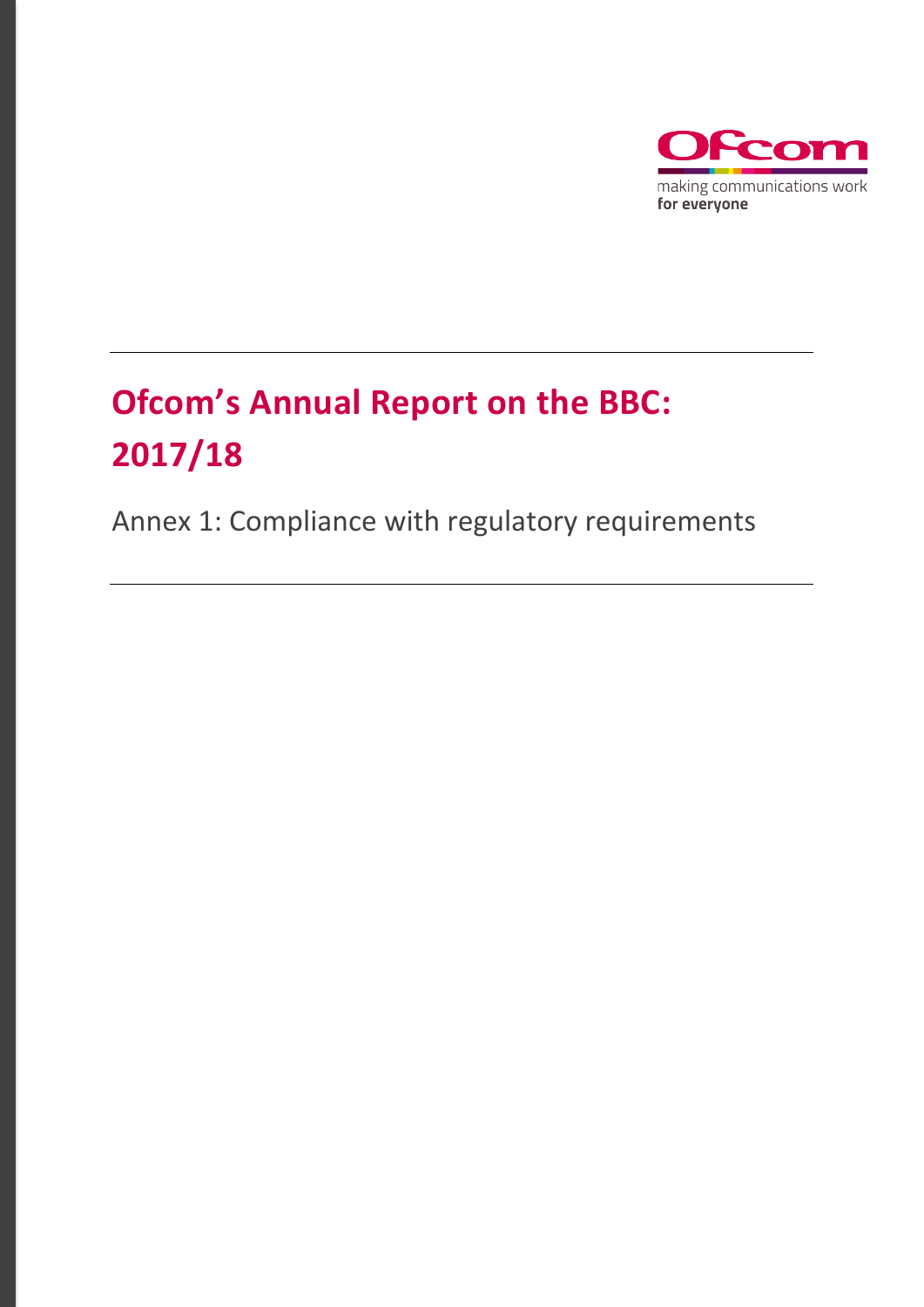## **Introduction**

- A1.1 This annex sets out our assessment of the BBC's compliance with the specified requirements set out in the BBC Agreement.<sup>[1](#page-1-0)</sup>
- A1.2 The specified requirements include the conditions we imposed on the BBC in the Operating Licence in October 2017, and requirements imposed on the BBC in Schedule 3 of the Agreement. Schedule 3 includes obligations relating to the BBC's commissioning activity, as well as other matters.
- A1.3 The requirements also include obligations we have placed on the BBC under the Operating Framework. We cover these, as well as other matters not picked up elsewhere in this report, at the end of this annex.

#### **Our assessment**

- A1.4 The specified requirements impose quotas or requirements over several different periods and some of them impose ongoing obligations. Not all of them therefore applied in full during the period covered by this report (April 2017 – March 2018).
- A1.5 In making our assessment of the requirements that did apply, we have considered the BBC's report of its compliance in its Annual Report.[2](#page-1-1) We have also served the BBC with three information notices requiring it to provide us with evidence of its compliance with a number of conditions and requirements, $3$  and we have considered that evidence carefully.
- A1.6 In addition, we have carried out a number of our own spot-checks on the BBC's compliance with the Licence. We have also taken account of complaints made to us. And, where other data and reports are relevant to our assessment, we have drawn on them too.
- A1.7 Where the conditions impose requirements like hours quotas, we make a quantitative assessment of the BBC's performance. In other cases, where the condition requires a qualitative judgment, or where particular cases may require more detailed investigation, we have assessed the BBC's performance on the basis of the evidence we have gathered.
- A1.8 Our overall assessment, based on that evidence, is that the BBC complied with the specified requirements, to the extent that these applied during the relevant period.<sup>[4](#page-1-3)</sup> Where we have additional relevant comments on particular matters, we set these out below.

**.** 

<span id="page-1-0"></span><sup>&</sup>lt;sup>1</sup> Clause 59 of the **Agreement**.

<span id="page-1-1"></span><sup>2</sup> [BBC Annual Report and Accounts 2017/18.](http://downloads.bbc.co.uk/aboutthebbc/insidethebbc/reports/pdf/bbc_annualreport_201718.pdf)

<span id="page-1-2"></span><sup>&</sup>lt;sup>3</sup> Under Article 47 of th[e Charter.](https://www.gov.uk/government/publications/bbc-charter-and-framework-agreement)

<span id="page-1-3"></span><sup>&</sup>lt;sup>4</sup> This assessment is based on the evidence we have gathered, much of it from the BBC. It does not preclude us from looking further at any particular matter; for example, if we receive a complaint and/or if other evidence is relevant.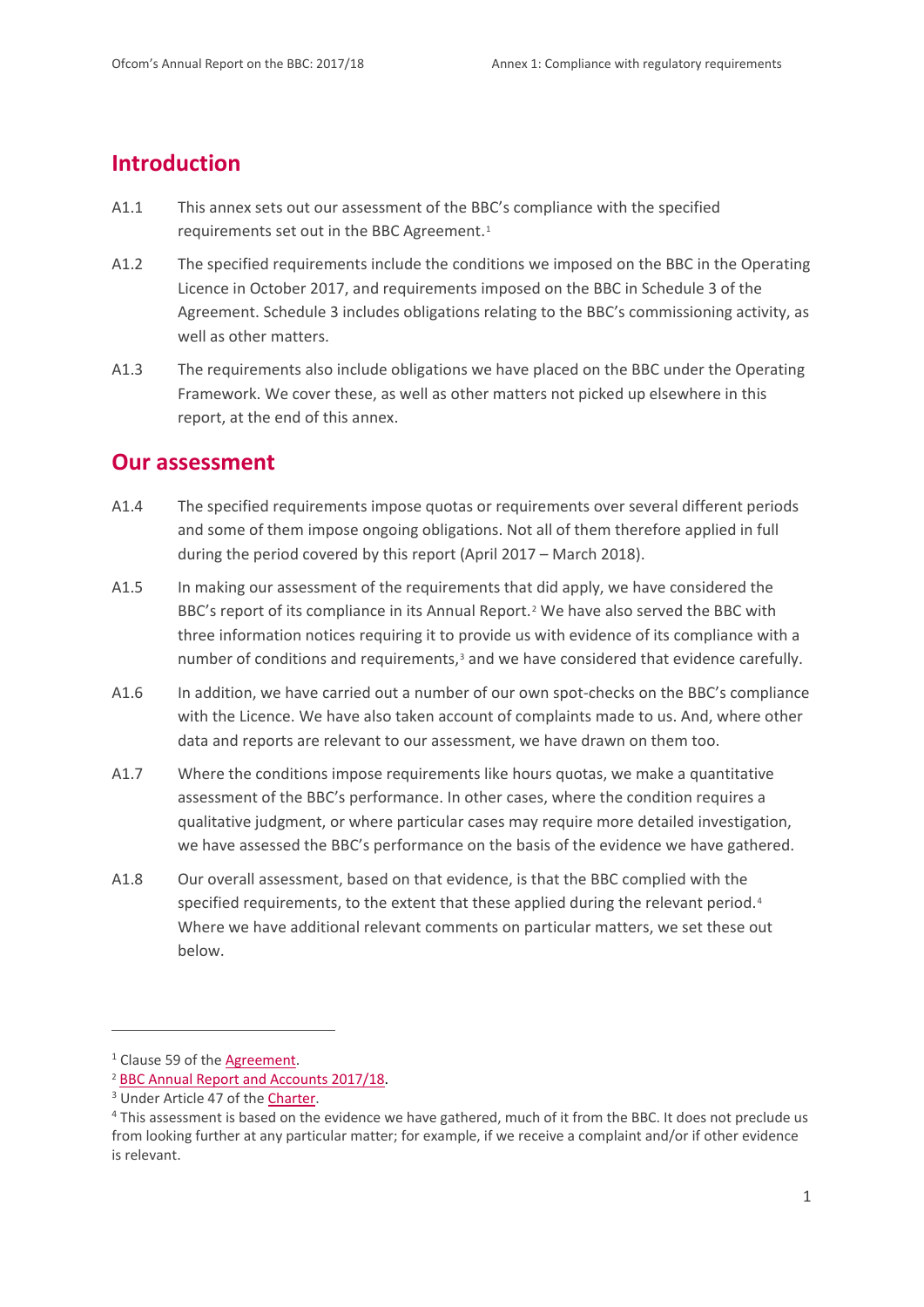# **Operating Licence conditions**

- A1.9 On 13 October 2017, Ofcom published the new Operating Licence (the Licence) for the BBC, following public consultation. The Licence contains enforceable regulatory conditions that apply to the BBC's UK public services. As required by the Charter<sup>5</sup>, Ofcom has put in place the conditions we consider appropriate for requiring the BBC:
	- to fulfill its missions and promote the public purposes;
	- to secure the provision of distinctive output and services; and
	- to secure that audiences in England, Scotland, Wales and Northern Ireland are well served.
- A1.10 The Licence came into force on 1 January 2018. The following table sets out our assessment of the BBC's compliance with the regulatory conditions of the Licence between 1 January and 31 March 2018 (the relevant period).[6](#page-2-1)
- A1.11 Only some of the conditions applied in the relevant period. Some set annual requirements that the BBC has to meet only by the end of the calendar year or financial year. Others, however, set daily, weekly or ongoing requirements and we have assessed the BBC's compliance with these. As in the Licence, the conditions in the table are arranged by public purpose.[7](#page-2-2)

| <b>Condition</b><br>number | <b>Service</b>             | <b>Summary of regulatory condition</b>                                                                           | 2017/18<br>assessment                                                    |
|----------------------------|----------------------------|------------------------------------------------------------------------------------------------------------------|--------------------------------------------------------------------------|
| 2.4.1                      | <b>BBC</b> One             | Network news programmes at intervals throughout<br>the day                                                       | Provided                                                                 |
| 2.6.1                      | <b>CBBC</b>                | News at intervals throughout the day                                                                             | Provided                                                                 |
| 2.7.1                      | <b>BBC News</b><br>Channel | More international news than other main<br>continuous news channels in the UK                                    | Provided                                                                 |
| 2.7.2                      | <b>BBC News</b><br>Channel | More local/regional news than other main<br>continuous news channels in the UK                                   | Provided                                                                 |
| 2.8.1                      | Radio 1                    | Weekday quota for news during daytime: one hour<br>per day, including two extended bulletins with one<br>in peak | 1 hour 3 minutes,<br>two extended<br>bulletins, including<br>one in peak |

#### **Purpose 1:**

<span id="page-2-0"></span><sup>&</sup>lt;sup>5</sup> Article 46 (3) of the **Charter**.

<span id="page-2-1"></span> $6$  Note that these tables contain summaries of the relevant conditions. The full and authoritative text can be found in the [BBC Operating Licence](https://www.ofcom.org.uk/__data/assets/pdf_file/0017/107072/bbc-operating-licence.pdf) at the regulatory condition indicated

<span id="page-2-2"></span><sup>&</sup>lt;sup>7</sup> We set out the number of hours the BBC provided for conditions 2.8.1, 2.9.1, 2.10.1, 2.14, 2.15, 2.24, 2.39.3, 2.75, 2.76, 2.82.1, 2.88.1, 2.89.1, 2.95.1 and 2.95.2. These are based on provision across the whole of 2017/18, as reported in the BBC's Annual Report (pages 126-132) (with an exception for 2.39.3, as set out below). The BBC has confirmed, under a statutory information notice, that each of these conditions, as well as condition 2.81, was met for every week of the relevant period.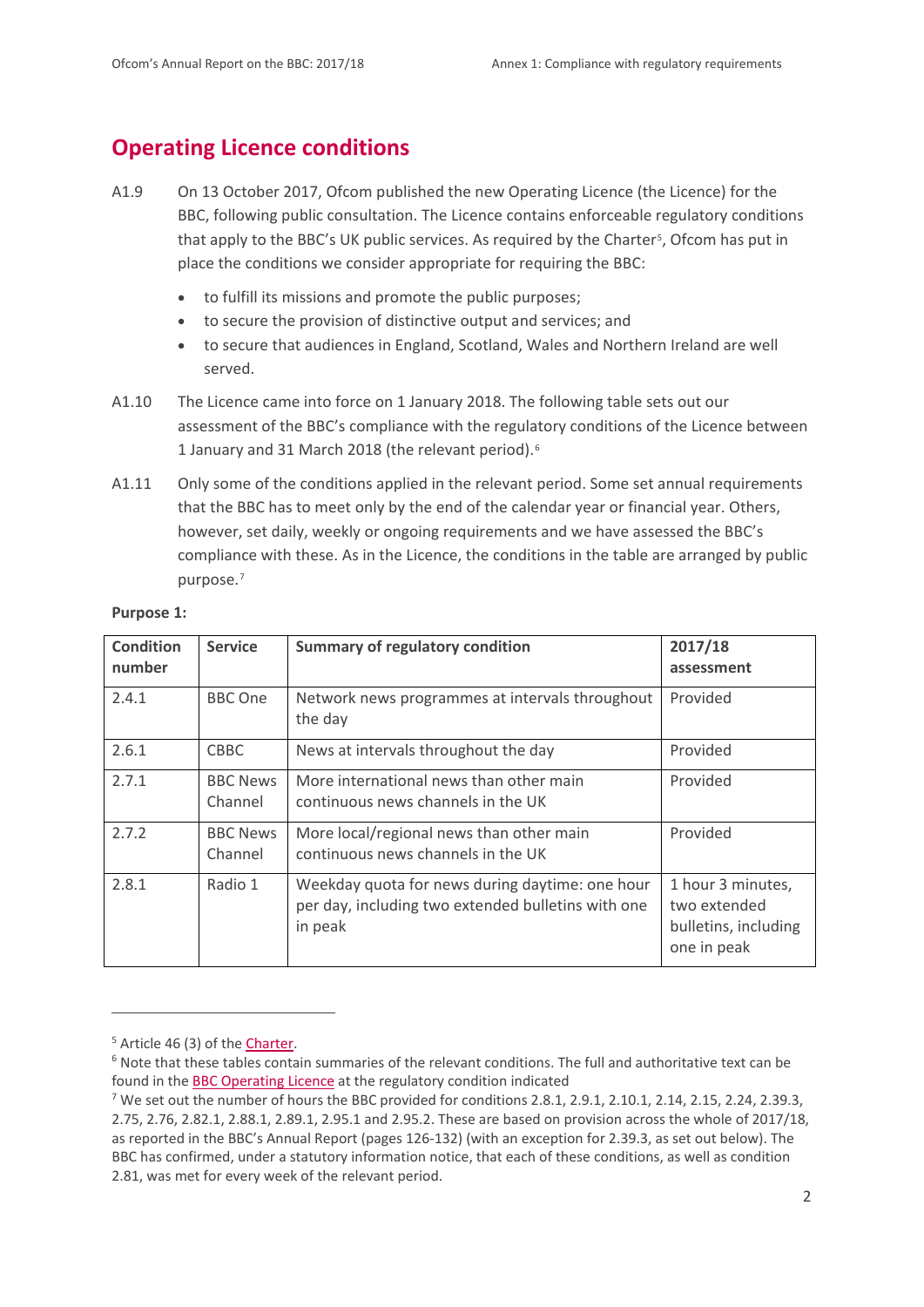| 2.8.2  | Radio 1                            | Bulletins at regular times during daytime at<br>weekends                                                                                           | Provided                                                                                    |
|--------|------------------------------------|----------------------------------------------------------------------------------------------------------------------------------------------------|---------------------------------------------------------------------------------------------|
| 2.9.1  | 1Xtra                              | Weekday quota for news during daytime: one hour<br>per day, including two extended bulletins                                                       | 1 hour, two<br>extended bulletins                                                           |
| 2.9.2  | 1Xtra                              | Bulletins at regular times during daytime at<br>weekends                                                                                           | Provided                                                                                    |
| 2.10.1 | Radio 2                            | Weekly quota for news and current affairs<br>programming: 17 hours, with 3 hours in peak                                                           | 18 hours (3.5 in<br>peak)                                                                   |
| 2.10.2 | Radio 2                            | News bulletins at regular times                                                                                                                    | Provided                                                                                    |
| 2.11   | Radio 3                            | News at intervals throughout the day                                                                                                               | Provided                                                                                    |
| 2.12.2 | Radio 4                            | Daily reports of Parliamentary proceedings when<br>Parliament is sitting                                                                           | Daily reports<br>provided                                                                   |
| 2.13.2 | <b>BBC Radio</b><br>5 live         | Extensive coverage of elections (local, general, and<br>the UK's devolved chambers) and regular coverage<br>of European and international politics | Provided. The BBC<br>provides a range of<br>news programmes<br>that cover these<br>subjects |
| 2.14   | BBC <sub>6</sub><br>Music          | Weekly quota for news: 6 hours                                                                                                                     | 6 hours                                                                                     |
| 2.15   | <b>BBC</b> Asian<br><b>Network</b> | Weekly quota for news and current affairs<br>programming: 24 hours                                                                                 | 24 hours 4 minutes                                                                          |
| 2.17   | <b>BBC</b><br>Online               | Must ensure that it provides adequate links to<br>material provided by third parties                                                               | Provided                                                                                    |

#### **Purpose 2:**

| <b>Condition</b><br>number | <b>Service</b>    | <b>Summary of regulatory condition</b>                                                          | 2017/18<br>assessment  |
|----------------------------|-------------------|-------------------------------------------------------------------------------------------------|------------------------|
| 2.24                       | <b>BBC Alba</b>   | Weekly quota for originated programming for<br>learners of the Gaelic language: 5 hours         | Provided. <sup>8</sup> |
| 2.31                       | <b>BBC Online</b> | Content that supports children and teenagers in<br>their formal learning in all parts of the UK | Content provided       |

<span id="page-3-0"></span><sup>&</sup>lt;sup>8</sup> The [BBC Annual Report and Accounts 2017/18](http://downloads.bbc.co.uk/aboutthebbc/insidethebbc/reports/pdf/bbc_annualreport_201718.pdf) (page 127) states it provided 14 hours per week in 2017/18. Under a statutory information notice, the BBC has confirmed that it met this condition for every week of the relevant period.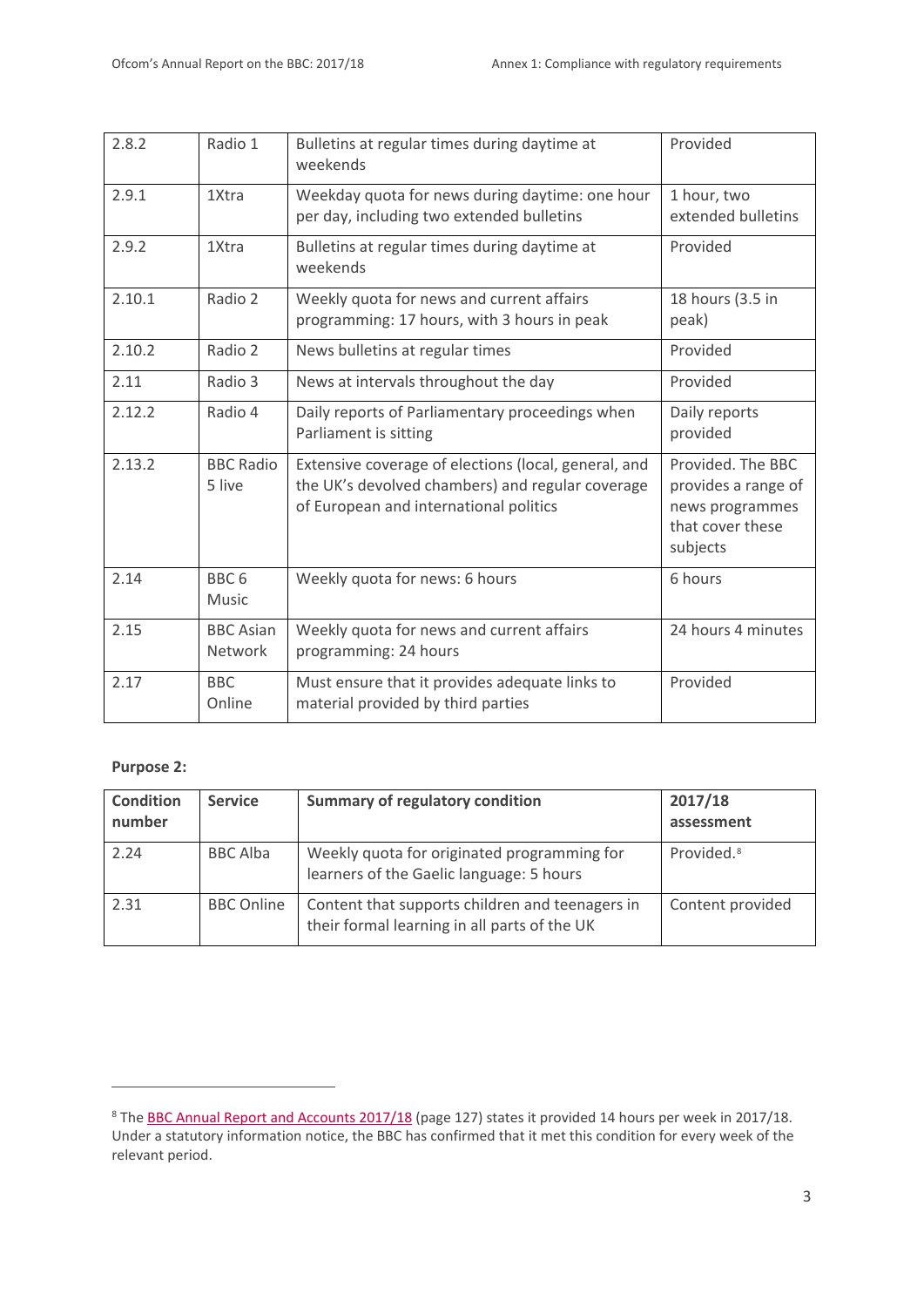| <b>Condition</b><br>number | <b>Service</b> | <b>Summary of regulatory condition</b>                                                                                                                                                              | 2017/18<br>assessment     |
|----------------------------|----------------|-----------------------------------------------------------------------------------------------------------------------------------------------------------------------------------------------------|---------------------------|
| 2.39.3                     | Radio 1        | Weekly quota for specialist music: 60 hours                                                                                                                                                         | $67$ hours <sup>9</sup>   |
| 2.39.5                     | Radio 1        | Requirement to play a broader range of music<br>than comparable providers, taking into account<br>both the number of plays and the size of the<br>playlist, at both peak listening time and daytime | Broader range<br>provided |
| 2.40.5                     | Radio 2        | Requirement to play a broader range of music<br>than comparable providers, taking into account<br>both the number of plays and the size of the<br>playlist, at both peak listening time and daytime | Broader range<br>provided |

#### **Purpose 3:**

#### **Purpose 4, diversity:**

| <b>Condition</b><br>number | <b>Service</b>        | <b>Summary of regulatory condition</b>                                                                                                                                                                                                                                                    | 2017/18<br>assessment                                                                                                                                                                       |
|----------------------------|-----------------------|-------------------------------------------------------------------------------------------------------------------------------------------------------------------------------------------------------------------------------------------------------------------------------------------|---------------------------------------------------------------------------------------------------------------------------------------------------------------------------------------------|
| 2.46                       | UK public<br>services | The BBC must, by 1 April 2018, establish and<br>comply with a code of practice, approved by<br>Ofcom, related to its commissioning process                                                                                                                                                | The code was<br>approved by Ofcom<br>and published by<br>the BBC on 28<br>March 2018. We<br>will assess the<br><b>BBC's compliance</b><br>with the code in<br>next year's annual<br>report. |
| 2.47                       | UK public<br>services | In particular, the code of practice must set out<br>the steps that the BBC will take, when<br>commissioning content, in respect of: on-screen<br>portrayal and casting; workforce diversity of<br>commissioned production teams; and the<br>production and commissioning decision process | The code includes<br>these specified<br>matters                                                                                                                                             |

<span id="page-4-0"></span><sup>&</sup>lt;sup>9</sup> Note that the **BBC Annual Report and Accounts 2017/18** states that Radio 1 provided 68 hours per week in 2017/18. Under a statutory information notice, the BBC stated that this fell to 67 hours per week in November 2017. We have reported this as 67 hours, reflecting the provision during the relevant period.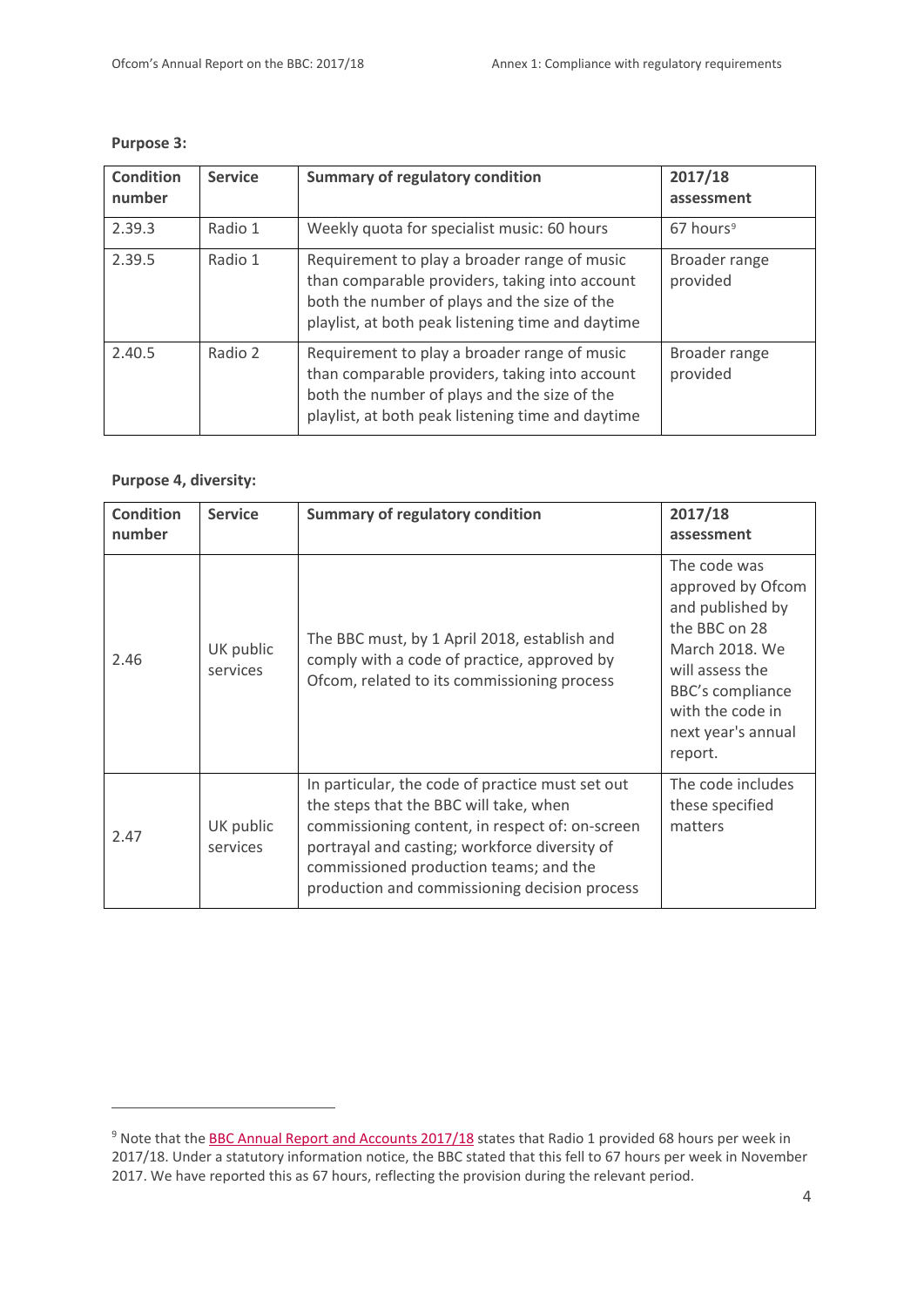| <b>Condition</b><br>number | <b>Service</b>                                                                        | <b>Summary of regulatory condition</b>                                                                                                                                          | 2017/18<br>assessment                                                                                                         |
|----------------------------|---------------------------------------------------------------------------------------|---------------------------------------------------------------------------------------------------------------------------------------------------------------------------------|-------------------------------------------------------------------------------------------------------------------------------|
| 2.74.1                     | each BBC<br>Local Radio<br>station                                                    | News and information of particular relevance to<br>the area and communities it serves at intervals<br>throughout the day                                                        | Provided                                                                                                                      |
| 2.74.2                     | each BBC<br>Local Radio<br>station                                                    | Provision of other content of particular relevance<br>to the area and communities it serves                                                                                     | Provided                                                                                                                      |
| 2.75                       | each BBC<br>Local Radio<br>station<br>(with<br>exceptions<br>at 2.76)                 | Weekly quota for original, locally-made<br>programming: 95 hours                                                                                                                | Provided. The BBC<br>has reported that<br>the average<br>minimum per<br>station was 109.9<br>hours in 2017/18                 |
| 2.76                       | <b>BBC Radio</b><br>Guernsey,<br><b>BBC Radio</b><br>Jersey, BBC<br>Radio<br>Somerset | Modifications of 2.75 in respect of original, locally<br>made programme quotas: BBC Radio Guernsey -<br>80 hours; BBC Radio Jersey - 80 hours; BBC Radio<br>Somerset - 70 hours | <b>BBC Radio</b><br>Guernsey - 89.8<br>hours<br>BBC Radio Jersey-<br>88.5 hours<br><b>BBC Radio</b><br>Somerset-91.4<br>hours |
| 2.77.1                     | <b>BBC Online</b>                                                                     | News and information for the English regions                                                                                                                                    | Provided                                                                                                                      |
| 2.77.2                     | <b>BBC Online</b>                                                                     | Dedicated coverage of sport for the English<br>regions                                                                                                                          | Provided                                                                                                                      |
| 2.79                       | <b>BBC</b> One<br>Scotland<br>and BBC<br>Two<br>Scotland                              | Provision of a range of genres in its programming<br>that reflects Scotland's culture                                                                                           | Provided                                                                                                                      |
| 2.81                       | <b>BBC Alba</b>                                                                       | Live news programmes each weekday evening,<br>including during peak, and a longer news review<br>at weekends                                                                    | Provided                                                                                                                      |
| 2.82.1                     | <b>BBC Radio</b><br>Scotland                                                          | Weekly quota for news and current affairs: 50<br>hours                                                                                                                          | 59 hours                                                                                                                      |
| 2.82.2                     | <b>BBC Radio</b><br>Scotland                                                          | Several regional opt-outs each weekday (offering<br>news, sport and information), and some regional<br>opt-out community programming in evenings                                | Provided                                                                                                                      |
| 2.82.3                     | <b>BBC Radio</b><br>Scotland                                                          | Content and music of particular relevance to<br>Scotland                                                                                                                        | Provided                                                                                                                      |

#### **Purpose 4, nations and regions:**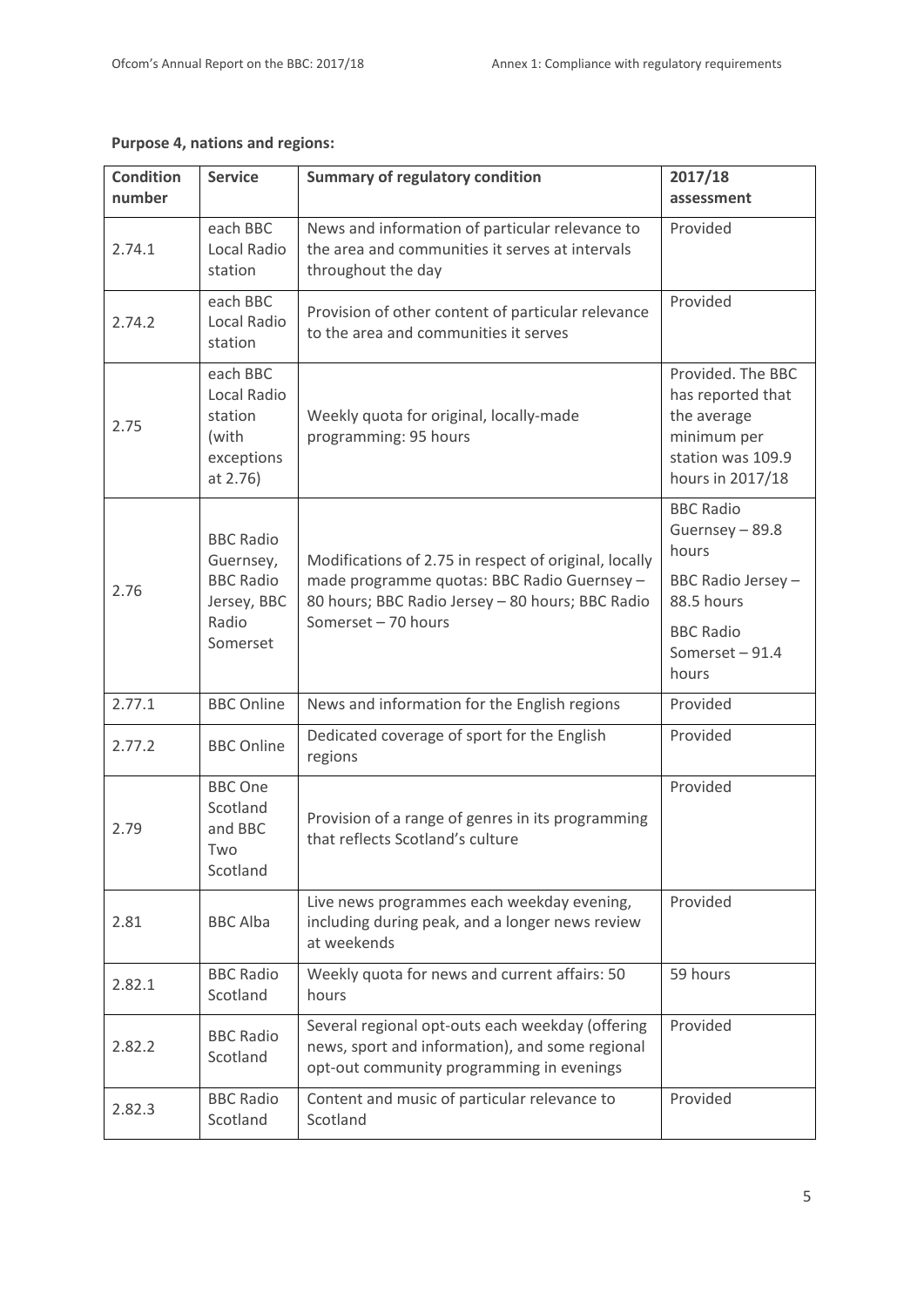| 2.83.1 | <b>BBC Radio</b><br>nan<br>Gàidheal                                                | News frequently across the day, particularly<br>between 07:00 to 08:30 and 16:00 to 19:00 on<br>Mondays to Fridays and 07:00 to 11:00 on<br>Saturdays and Sundays | The BBC has<br>confirmed that it<br>continued to<br>provide the pattern<br>of news as under<br>the previous BBC<br>Trust regime. We<br>note that it is<br>considering the<br>future provision of<br>news on this<br>service. |
|--------|------------------------------------------------------------------------------------|-------------------------------------------------------------------------------------------------------------------------------------------------------------------|------------------------------------------------------------------------------------------------------------------------------------------------------------------------------------------------------------------------------|
| 2.83.2 | <b>BBC Radio</b><br>nan<br>Gàidheal                                                | Content and music of particular relevance to<br>Scotland                                                                                                          | Provided. We note<br>that BBC Radio nan<br>Gàidheal is a Gaelic<br>language service                                                                                                                                          |
| 2.84.1 | <b>BBC Online</b>                                                                  | News and information for Scotland                                                                                                                                 | Provided                                                                                                                                                                                                                     |
| 2.84.2 | <b>BBC Online</b>                                                                  | Content in Gaelic                                                                                                                                                 | Provided                                                                                                                                                                                                                     |
| 2.84.3 | <b>BBC Online</b>                                                                  | Dedicated coverage of sport for Scotland                                                                                                                          | Provided                                                                                                                                                                                                                     |
| 2.86   | <b>BBC</b> One<br>Wales and<br><b>BBC Two</b><br>Wales                             | Provision of a range of genres in its programming<br>that reflects Wales's culture                                                                                | Provided                                                                                                                                                                                                                     |
| 2.88.1 | <b>BBC Radio</b><br>Wales                                                          | Weekly quota for news and current affairs: 32<br>hours                                                                                                            | 34 hours                                                                                                                                                                                                                     |
| 2.88.2 | <b>BBC Radio</b><br>Wales                                                          | Content and music of particular relevance to<br>Wales                                                                                                             | Provided.                                                                                                                                                                                                                    |
| 2.89.1 | <b>BBC Radio</b><br>Cymru                                                          | Weekly quota for news and current affairs: 23<br>hours                                                                                                            | 25 hours                                                                                                                                                                                                                     |
| 2.89.2 | <b>BBC Radio</b><br>Cymru                                                          | Content and music of particular relevance to<br>Wales                                                                                                             | Provided. We note<br>that BBC Radio<br>Cymru is a Welsh<br>language service                                                                                                                                                  |
| 2.90.1 | <b>BBC Online</b>                                                                  | News and information for Wales                                                                                                                                    | Provided                                                                                                                                                                                                                     |
| 2.90.2 | <b>BBC Online</b>                                                                  | Content in Welsh                                                                                                                                                  | Provided                                                                                                                                                                                                                     |
| 2.90.3 | <b>BBC Online</b>                                                                  | Dedicated coverage of sport for Wales                                                                                                                             | Provided                                                                                                                                                                                                                     |
| 2.92   | <b>BBC One</b><br>Northern<br>Ireland and<br><b>BBC Two</b><br>Northern<br>Ireland | Provision of a range of genres in its programming<br>that reflects Northern Ireland's culture                                                                     | Provided                                                                                                                                                                                                                     |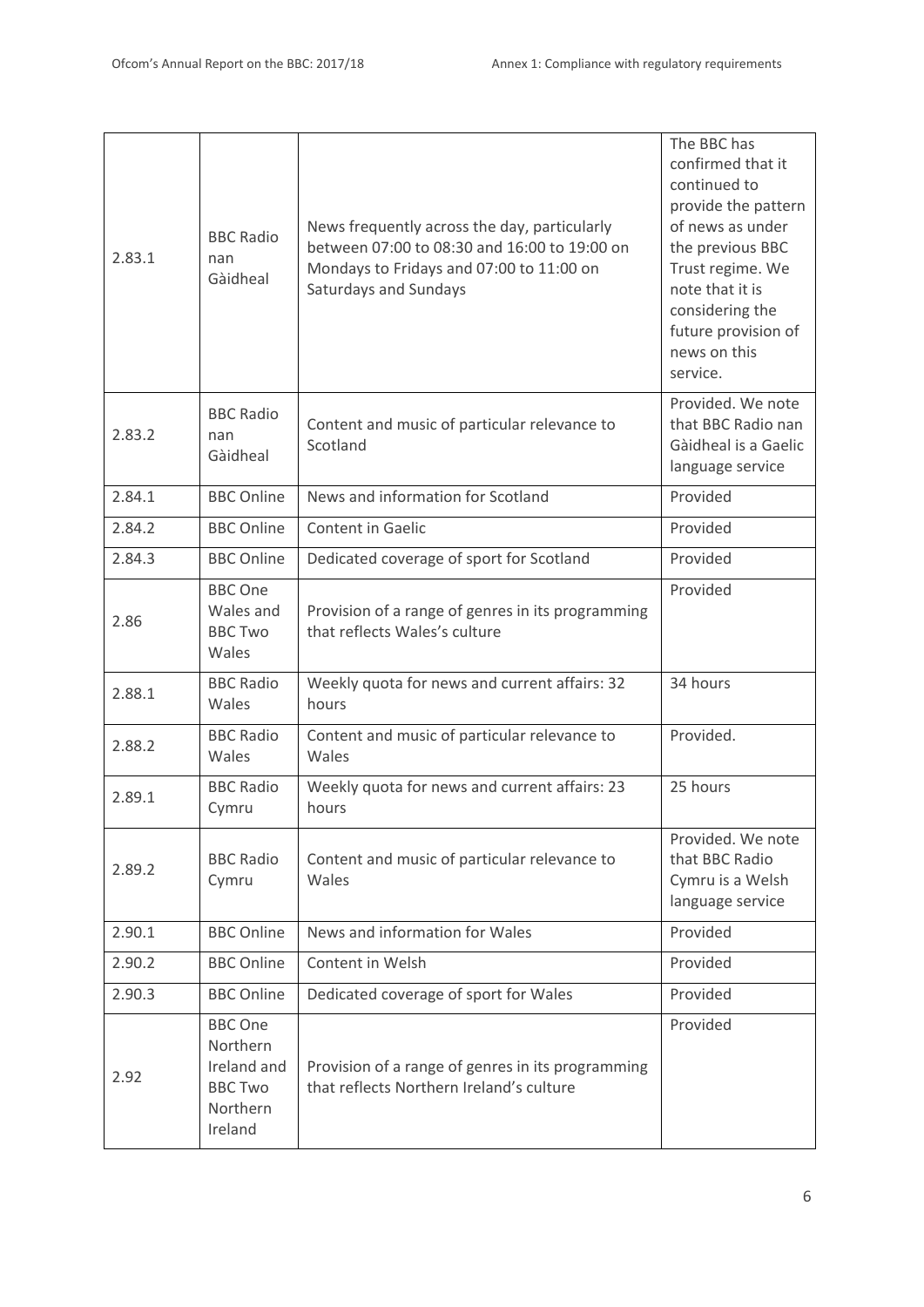| 2.94   | <b>BBC Two</b><br>Northern<br>Ireland                       | Irish language programming and Ulster-Scots<br>programming       | Provided - in the<br>relevant period<br>there were 24.7<br>hours of Irish<br>language<br>programmes and<br>17.4 hours of<br>Ulster-Scots<br>content |
|--------|-------------------------------------------------------------|------------------------------------------------------------------|-----------------------------------------------------------------------------------------------------------------------------------------------------|
| 2.95.1 | <b>BBC Radio</b><br>Ulster                                  | Weekly quota for news and current affairs: 35<br>hours           | 41 hours                                                                                                                                            |
| 2.95.2 | <b>BBC Radio</b><br>Foyle                                   | Weekly quota for news and current affairs: 20<br>hours           | 22 hours                                                                                                                                            |
| 2.95.3 | <b>BBC Radio</b><br>Ulster and<br><b>BBC Radio</b><br>Foyle | Content and music of particular relevance to<br>Northern Ireland | Provided                                                                                                                                            |
| 2.96.1 | <b>BBC Online</b>                                           | News and information for Northern Ireland                        | Provided                                                                                                                                            |
| 2.96.2 | <b>BBC Online</b>                                           | Content in Irish and Ulster-Scots                                | Provided                                                                                                                                            |
| 2.96.3 | <b>BBC Online</b>                                           | Dedicated coverage of sport for Northern Ireland                 | Provided                                                                                                                                            |

# **Schedule 3 obligations**

**.** 

A1.12 The following section sets out our assessment of the BBC's compliance in 2017-18 with the applicable regulatory obligations in Schedule 3 of the Agreement.<sup>[10](#page-7-0)</sup> We also provide further detail on Schedule 3(7), which is about competition in commissioning.

| <b>Regulatory obligation</b>                                                                                            | 2017/18 assessment                                                                                                                                                                                                                                                                                                                                                               |
|-------------------------------------------------------------------------------------------------------------------------|----------------------------------------------------------------------------------------------------------------------------------------------------------------------------------------------------------------------------------------------------------------------------------------------------------------------------------------------------------------------------------|
| Paragraph (1): No charge to be made for<br>reception of UK public services and<br>associated content                    | We required the BBC to report to us if and in what<br>cases it charged for reception. It confirmed it made<br>no such charges.                                                                                                                                                                                                                                                   |
| Paragraphs $(3) - (5)$ : Content standards,<br>fairness code, party political broadcasts<br>and retention of recordings | These are reported on separately in the Content<br>Standards section of the report - see section 5.                                                                                                                                                                                                                                                                              |
| Paragraph (6): Programmes to be reserved<br>for independent production                                                  | The BBC must meet the quota that 25% of the hours<br>of qualifying programming in each year across its<br>television public service channels are allocated to<br>broadcasting a range and diversity of independent<br>productions. It must also meet similar quotas for<br>each of BBC One and BBC Two. In its Annual Report,<br>the BBC reported that it exceeded each of these |

<span id="page-7-0"></span> $10$  Paragraph 2 of Schedule 3 to the [Agreement](https://www.gov.uk/government/publications/bbc-charter-and-framework-agreement) is not a specified requirement on which Ofcom must report – see Clause 59 of the [Agreement.](https://www.gov.uk/government/publications/bbc-charter-and-framework-agreement)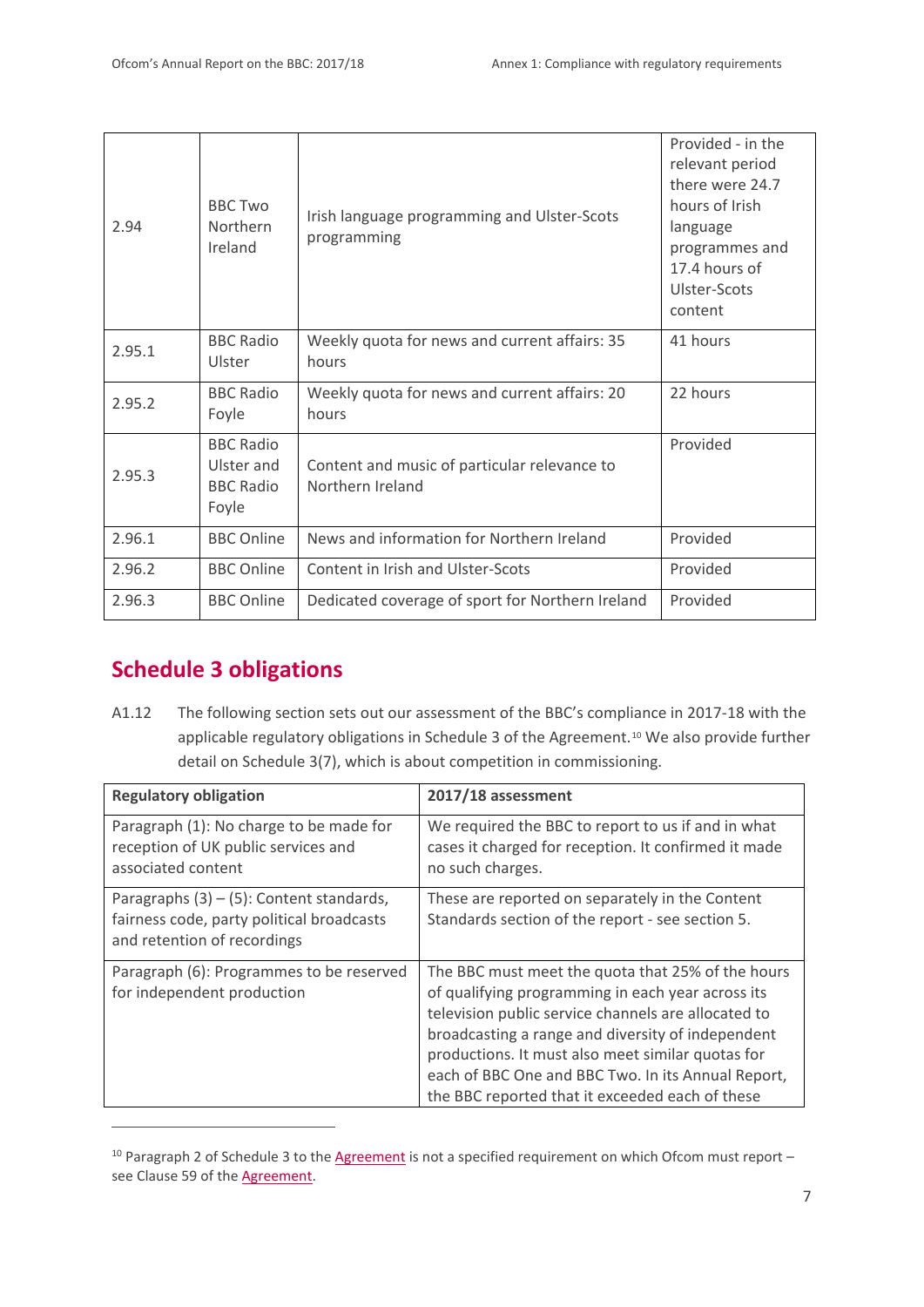|                                                                                     | quotas (achieving 30.0% of hours across all channels<br>in 2017 and 28.4% and 37.5% of hours on BBC One<br>and BBC Two respectively). The BBC has confirmed<br>these figures to Ofcom in response to a formal<br>information notice.                                                                                                          |
|-------------------------------------------------------------------------------------|-----------------------------------------------------------------------------------------------------------------------------------------------------------------------------------------------------------------------------------------------------------------------------------------------------------------------------------------------|
| Paragraph (7): Television, radio and online<br>production                           | The BBC has increased competition for<br>commissioning opportunities - see further below.                                                                                                                                                                                                                                                     |
| Paragraph (8): Code relating to<br>programme commissioning                          | The BBC has maintained and continued to apply its<br>existing code relating to programme commissioning<br>previously agreed with Ofcom. It has confirmed it did<br>not make any revisions to the code in 2017. It also<br>provided Ofcom with data fulfilling the reporting<br>requirement in its code.                                       |
| Paragraph (9): Code relating to provision<br>for the hearing and visually impaired  | As set out in the Ofcom Television Access Services<br>report for 2017, the BBC maintained and applied the<br>Code on Television Access Services and achieved all<br>of its annual quotas.                                                                                                                                                     |
| Paragraph (10): Retention and production<br>of recordings                           | Ofcom has set the periods of time that the BBC must<br>retain recordings in its published complaints<br>handling procedures. The BBC has complied with this<br>requirement.                                                                                                                                                                   |
| Paragraph (11): International obligations                                           | We have confirmed with the DCMS that there are<br>currently no such arrangements in place.                                                                                                                                                                                                                                                    |
| Paragraph (12): Equal opportunities                                                 | On the basis of Ofcom's Diversity and equal<br>opportunities in television report 2018, Ofcom's<br>Diversity and equal opportunities in radio report<br>2018, supplementary information provided to Ofcom<br>and the BBC's report in relation to paragraph (14)<br>(below), the BBC appears to have complied with this<br>obligation in 2017. |
| Paragraph (13): Training                                                            | On the basis of the BBC report under paragraph (14)<br>(below), evidence in the BBC's Annual Report and<br>the provision of additional information requested by<br>Ofcom, the BBC appears to have complied with this<br>obligation in 2017.                                                                                                   |
| Paragraph (14): General provisions about<br>arrangements under paragraphs 12 and 13 | The BBC published an annual report about the<br>operation and effectiveness of the arrangements it<br>made under paragraphs (12) and (13). On the basis<br>of its contents, as well as the provision of<br>supplementary information requested by Ofcom, the<br>BBC appears to have complied with this obligation in<br>2017.                 |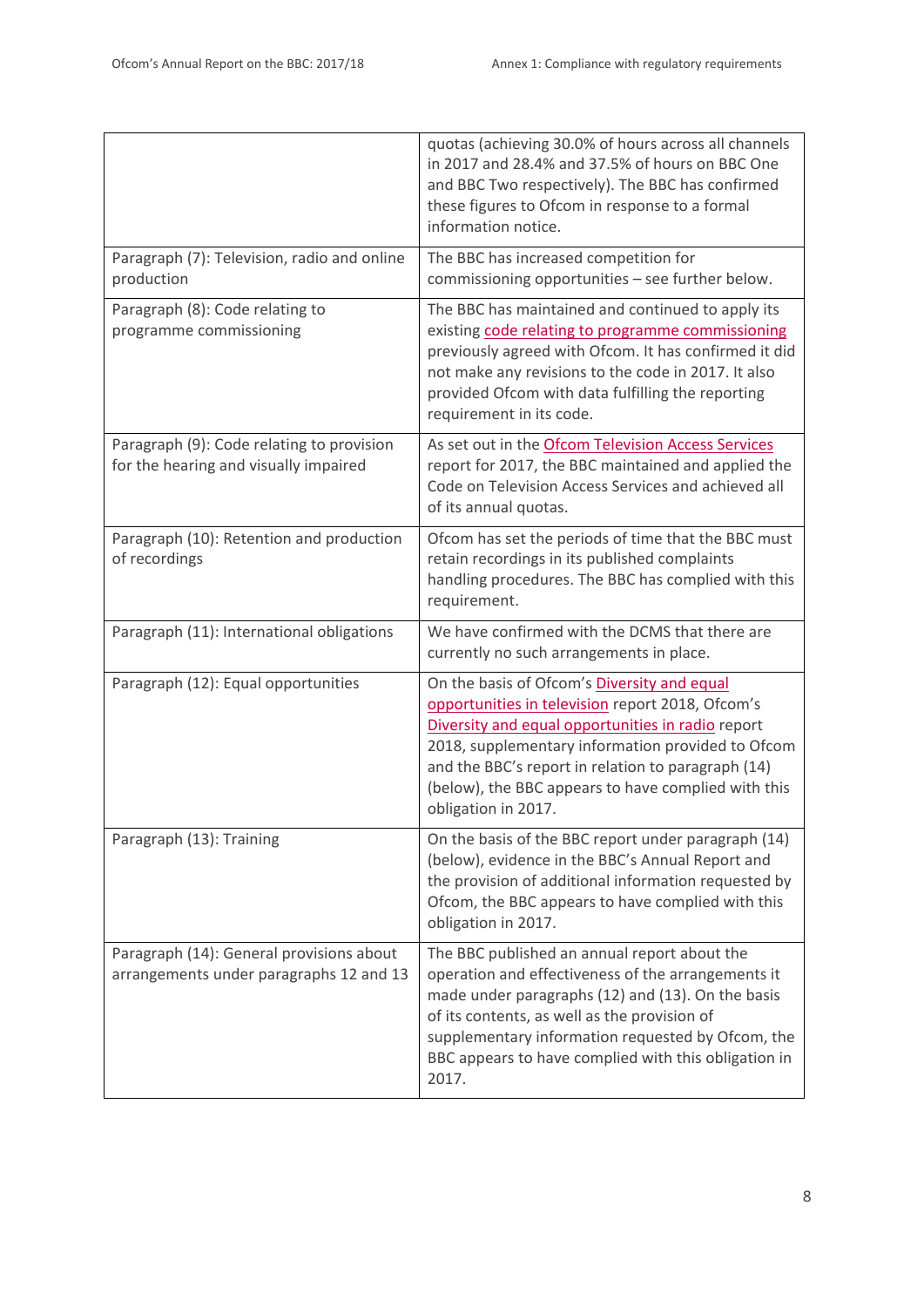## **Competition in commissioning (Schedule 3(7))**

- A1.13 Ofcom has two roles in relation to competition in the BBC's commissioning activity. First, to consider whether any additional intervention is necessary in the Operating Framework to protect fair and effective competition. Second, to assess the BBC's compliance with the requirements placed on it under Schedule 3(7) of the Agreement and, if necessary, to enforce them. Those requirements mean that the BBC must open up more commissioning opportunities to competition between producers and that, where it does so, that competition must be on a fair, reasonable, non-discriminatory and transparent (FRNDT) basis.
- A1.14 We published a consultation on our approach to fulfilling these duties earlier this year.<sup>[11](#page-9-0)</sup> We proposed that additional regulation is not necessary, but monitoring and reporting of the BBC's activities is important. We made proposals about what the BBC should report publicly and to Ofcom. We expect to publish a statement before the end of 2018 setting out our decision and informing our approach to future annual reports.
- A1.15 For 2017-18, our assessment of the BBC's compliance with the regulatory requirements in Schedule 3(7) is based on the information available to us now. In its Annual Report, the BBC published an update on its progress towards meeting some of the requirements set out in Schedule 3(7) for some television genres, and for radio and online commissioning. It also set out, for television, the proportion of all network hours made by different types of producers in certain genres. For radio, it showed what proportion of all network hours were made by in-house producers or independent producers, by network station.
- A1.16 The BBC has confirmed formally to Ofcom<sup>[12](#page-9-1)</sup> that by 31 March 2018 it had secured competition for the commissioning of 24% of the drama, comedy, entertainment and factual television programming that was previously guaranteed to be made by the BBC inhouse. This takes it towards the 40% target that it must meet by the end of the year. The BBC has also confirmed that it has removed the in-house guarantee for the production of children's, sport and non-news current affairs television programming.
- A1.17 The BBC has provided Ofcom with evidence about the outcomes of its competitive commissioning processes. Ofcom has not received any complaints from stakeholders about those processes failing to meet the requirement to be FRNDT. We have not seen any evidence of the BBC failing to comply with the requirement that such competition be on a FRNDT basis.

.<br>-

<span id="page-9-0"></span><sup>&</sup>lt;sup>11</sup> Ofcom, [Commissioning for the BBC Public Services,](https://www.ofcom.org.uk/__data/assets/pdf_file/0021/116706/consultation-bbc-commissioning-public-services.pdf) July 2018

<span id="page-9-1"></span><sup>&</sup>lt;sup>12</sup> In response to an information notice under Article 47 of the Charter.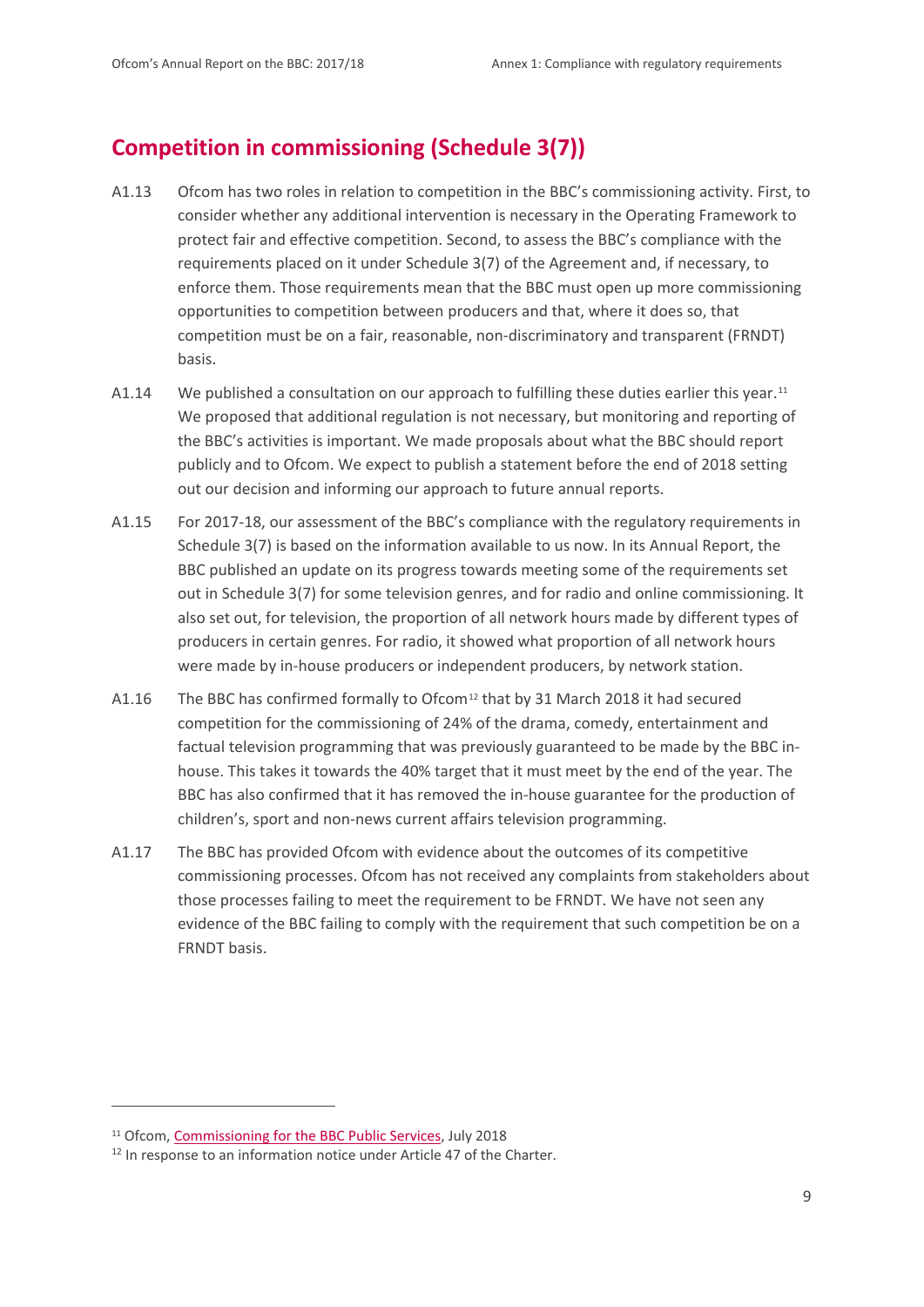# **Operating Framework requirements**

- A1.18 Ofcom is required by the Charter to set an Operating Framework to secure effective regulation of the BBC activities as set out in the Charter and Agreement. [13](#page-10-0) These cover the full range of our responsibilities.
- A1.19 The Operating Framework must include requirements to protect fair and effective competition in relation to: material changes the BBC proposes to the UK public services and non-service activities; the effect of UK public services, trading activities and nonservice activities on fair and effective competition; and agreements with, and conduct affecting, third parties in relation to UK public services, trading activities and non-service activities.
- A1.20 We must also include requirements about the relationship between the BBC and its commercial and trading activities. These are described in more detail below.
- A1.21 In March 2017, we published a statement (which we updated in October 2017), [Introduction to Ofcom's Operating Framework for the BBC.](https://www.ofcom.org.uk/__data/assets/pdf_file/0030/99408/bbc-framework.pdf) In it, we explained our and the BBC's roles under the new regulatory scheme and detailed how our Operating Framework for the BBC is structured.
- A1.22 We have set the Operating Framework in a series of documents which impose requirements on the BBC and provide guidance on our regulatory approach. Most of these applied from 3 April 2017. The following table summarises the position in relation to the requirements we have set in the Operating Framework.

| <b>Relevant Charter/ Agreement</b>                                                                                                                                         | <b>Operating Framework requirement</b>                                                                                                                                       | <b>Assessment of BBC</b>                                                                                                        |
|----------------------------------------------------------------------------------------------------------------------------------------------------------------------------|------------------------------------------------------------------------------------------------------------------------------------------------------------------------------|---------------------------------------------------------------------------------------------------------------------------------|
| provision                                                                                                                                                                  |                                                                                                                                                                              | compliance                                                                                                                      |
| The impact of proposed<br>changes to the BBC's public<br>service activities (Articles 11<br>and 20 of the Charter and<br>clauses 7 to 11 and 15 to 20 of<br>the Agreement) | Specified requirements contained within:<br><b>Assessing the impact of proposed</b><br>changes to the BBC's public service<br>activities: Ofcom's procedures and<br>guidance | The information and<br>evidence we have<br>gathered so far does not<br>suggest the BBC has                                      |
| The impact of the BBC's<br>ongoing public service<br>activities (Article 11 of the<br>Charter and clauses 12, 15, 21<br>and 22 of the Agreement)                           | Specified requirements contained within:<br>Assessing the impact of the BBC's public<br>service activities: Ofcom's procedures<br>and guidance                               | failed to comply with<br>these requirements. We<br>have set out in the main<br>body of this report more<br>detailed comments on |
| The impact of the BBC's<br>commercial and trading<br>activities (Clauses 23 to 27, 28,<br>31 and 32 of the Agreement)                                                      | Specified requirements contained within:<br>The BBC's commercial and trading<br>activities: Requirements and guidance                                                        | what we and the BBC<br>have done in these areas.                                                                                |

<span id="page-10-0"></span><sup>&</sup>lt;sup>13</sup> Article 46 of the **Charter**.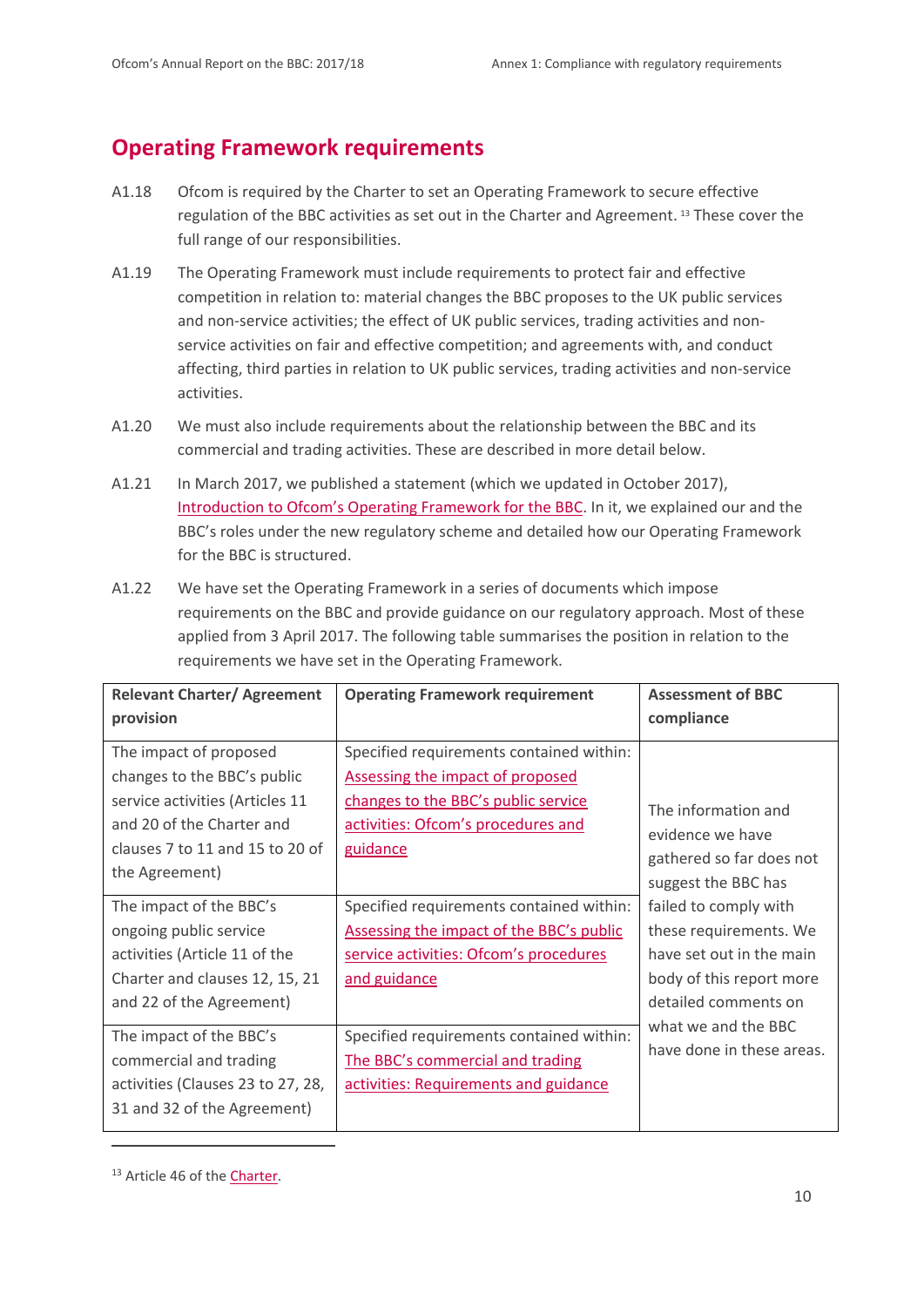| The impact of the distribution  | Specified requirements contained within: |  |
|---------------------------------|------------------------------------------|--|
| of BBC public services (Article | Distribution of BBC public services:     |  |
| 11 of the Charter and clauses   | Ofcom's requirements and guidance        |  |
| 15 and 61 of the Agreement)     |                                          |  |

#### **Commercial and trading activities**

- A1.23 An important part of the Operating Framework relates to the BBC's commercial activities and their separation from its public service. We are required to impose requirements on the BBC to ensure that the relationship between its **commercial activities** and the public service does not distort the market or create an unfair competitive advantage.
- A1.24 The BBC's public services can also undertake '**trading activities**' which are ancillary to its core public service functions and are commercial in nature. Our role is to impose requirements, again under the Operating Framework, that we think are necessary to protect fair and effective competition.
- A1.25 Together these requirements are known as our 'trading and separation' requirements. We set out our requirements on the BBC's commercial and trading activities in July 2017.[14](#page-11-0) In relation to commercial activities we have set rules in relation to how the commercial activities are governed, how information can be shared by the public service, and financial rules such as how the BBC public service sets transfer prices for goods and services supplied to the commercial subsidiaries, and that the subsidiaries must earn a commercial rate of return.<sup>[15](#page-11-1)</sup> Our requirements on trading activities require the BBC to ensure it sets prices that do not distort competition and that it acts in a way that is non-discriminatory.
- A1.26 We are responsible for enforcing these requirements. We can act on our own initiative following stakeholder complaints, or undertake investigations.[16](#page-11-2)
- A1.27 The reporting and publication of information by the BBC is important in providing transparency, incentivising its compliance with the relevant requirements and holding it to account for its performance. It allows Ofcom to monitor the trading and separation relationship between the BBC public service and its commercial subsidiaries, as well as giving confidence to the wider market that the BBC is complying with its regulatory obligations. To ensure the timely provision of information, we set deadlines on when the BBC must publish or report to us information on its commercial activities.<sup>[17](#page-11-3)</sup>
- A1.28 As required in our trading and separation requirements, the BBC has begun reporting to Ofcom, for each line of business within each of the BBC's commercial subsidiaries, the following information:

**.** 

<span id="page-11-1"></span><span id="page-11-0"></span><sup>&</sup>lt;sup>14</sup> Ofcom, [The BBC's commercial and trading activities,](https://www.ofcom.org.uk/__data/assets/pdf_file/0025/99412/bbc-commercial.pdf) July 2017.<br><sup>15</sup> We have also set a number of reporting and transparency requirements, setting out what information the BBC must publish and /or report to Ofcom.<br><sup>16</sup> Ofcom, [Procedures for enforcement of BBC Competition requirements,](https://www.ofcom.org.uk/__data/assets/pdf_file/0011/102521/Statement-on-Procedures-for-enforcement-of-BBC-competition-requirements.pdf) June 2017.

<span id="page-11-3"></span><span id="page-11-2"></span><sup>&</sup>lt;sup>17</sup> Ofcom, Deadlines for the publication and provision of information under the Monitoring, Reporting and [Transparency requirements,](https://www.ofcom.org.uk/__data/assets/pdf_file/0026/107189/reporting-deadlines.pdf) October 2017.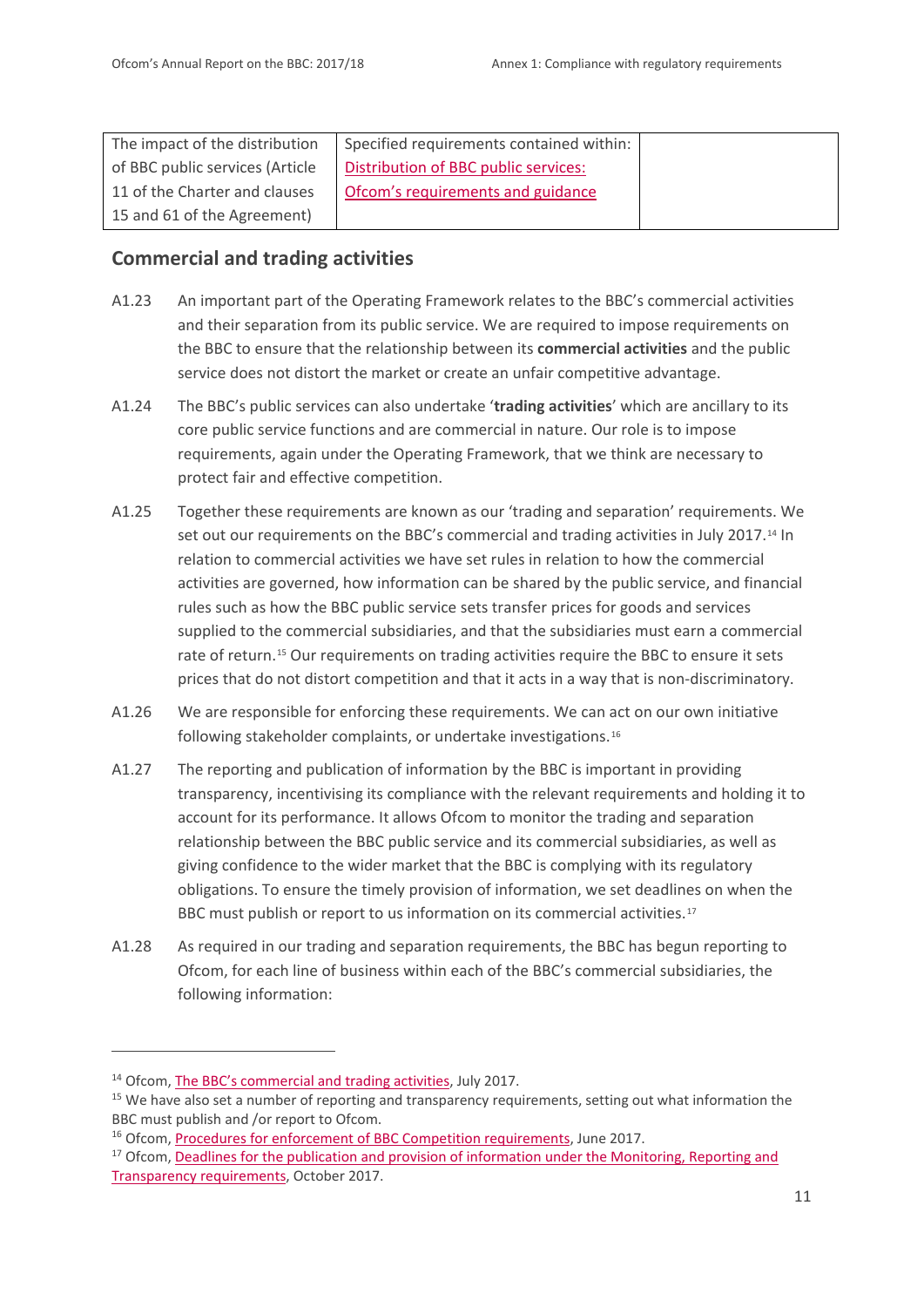- a) financial performance;
- b) rate of return achieved, and;
- c) forward-looking commercial rate of return.
- A1.29 This is the first year in which the BBC has had to report this financial information to us. We recognise that this is a significant change to the way the BBC has been regulated in the past. The BBC has had to amend some of its processes to embed the reporting requirements and is also operating under a new unitary Board.
- A1.30 We have therefore been working closely with the BBC as it has developed satisfactory reporting processes within timescales set out in the requirements. We did not take any enforcement action during the period, either in respect of information reporting or in any other connection with commercial separation (although, as noted further below, we did receive one relevant complaint). We are continuing to actively monitor the information the BBC provides and regularly engaging with it to understand the context.
- A1.31 In addition, alongside its annual report in July 2018, the BBC published the following information for 2017/18:
	- a) Group Trading Manuals for each of its commercial subsidiaries that provide the methodologies and principles used for the transfer prices charged by the BBC for the goods and services it supplies to its commercial subsidiaries;<sup>[18](#page-12-0)</sup>
	- b) the methodologies for valuing the use of the BBC brand by its commercial subsidiaries and the rights that govern its use;<sup>[19](#page-12-1)</sup>
	- c) material changes to its transfer pricing methodologies<sup>20</sup>; and
	- d) a description of, and the financial performance of, each commercial subsidiary and the lines of business comprised within the BBC's commercial subsidiaries.<sup>[21](#page-12-3)</sup>
- A1.32 With respect to point d) above, the BBC updated the information on its website after it had been informed by Ofcom that to comply with our monitoring, reporting and transparency requirements, the description of the relevant lines of business must be sufficiently clear for stakeholders to understand the activities contained within them.<sup>[22](#page-12-4)</sup>
- A1.33 In March 2018 the BBC provided commitments intended to give assurance that transparency about the relationship between the BBC public service and the new BBC Studios will be preserved. These are published on both the BBC and the Ofcom websites.<sup>[23](#page-12-5)</sup> In accordance with the commitments, the BBC has republished it[s transfer pricing](http://www.bbc.co.uk/corporate2/insidethebbc/howwework/policiesandguidelines/fairtrading.html)  [methodologies for the new merged entity](http://www.bbc.co.uk/corporate2/insidethebbc/howwework/policiesandguidelines/fairtrading.html) and published the [new organisational](https://www.bbcstudios.com/about/about-us/) structure [of BBC Studios.](https://www.bbcstudios.com/about/about-us/)

**.** 

<span id="page-12-0"></span><sup>&</sup>lt;sup>18</sup> The BBC publishes its manuals on it[s website.](http://www.bbc.co.uk/corporate2/insidethebbc/howwework/policiesandguidelines/fairtrading.html)

<span id="page-12-2"></span><span id="page-12-1"></span> $19$  Ibid<br> $20$  Ibid

<span id="page-12-3"></span><sup>&</sup>lt;sup>21</sup> [BBC Commercial Holdings Annual Report 2017/18.](http://downloads.bbc.co.uk/aboutthebbc/insidethebbc/reports/pdf/commercial_holdings_limited_accounts_201718.pdf)

<span id="page-12-4"></span><sup>&</sup>lt;sup>22</sup> The description of the relevant lines of business are published on the BBC's [website.](http://www.bbc.co.uk/corporate2/insidethebbc/howwework/reports/commercial_holdings_annual_report_1718)

<span id="page-12-5"></span><sup>&</sup>lt;sup>23</sup> Ofcom, [The merger of BBC Studios and BBC Worldwide: The BBC's commitments,](https://www.ofcom.org.uk/__data/assets/pdf_file/0014/112334/BBC_commitments_to_Ofcom.pdf) March 2018.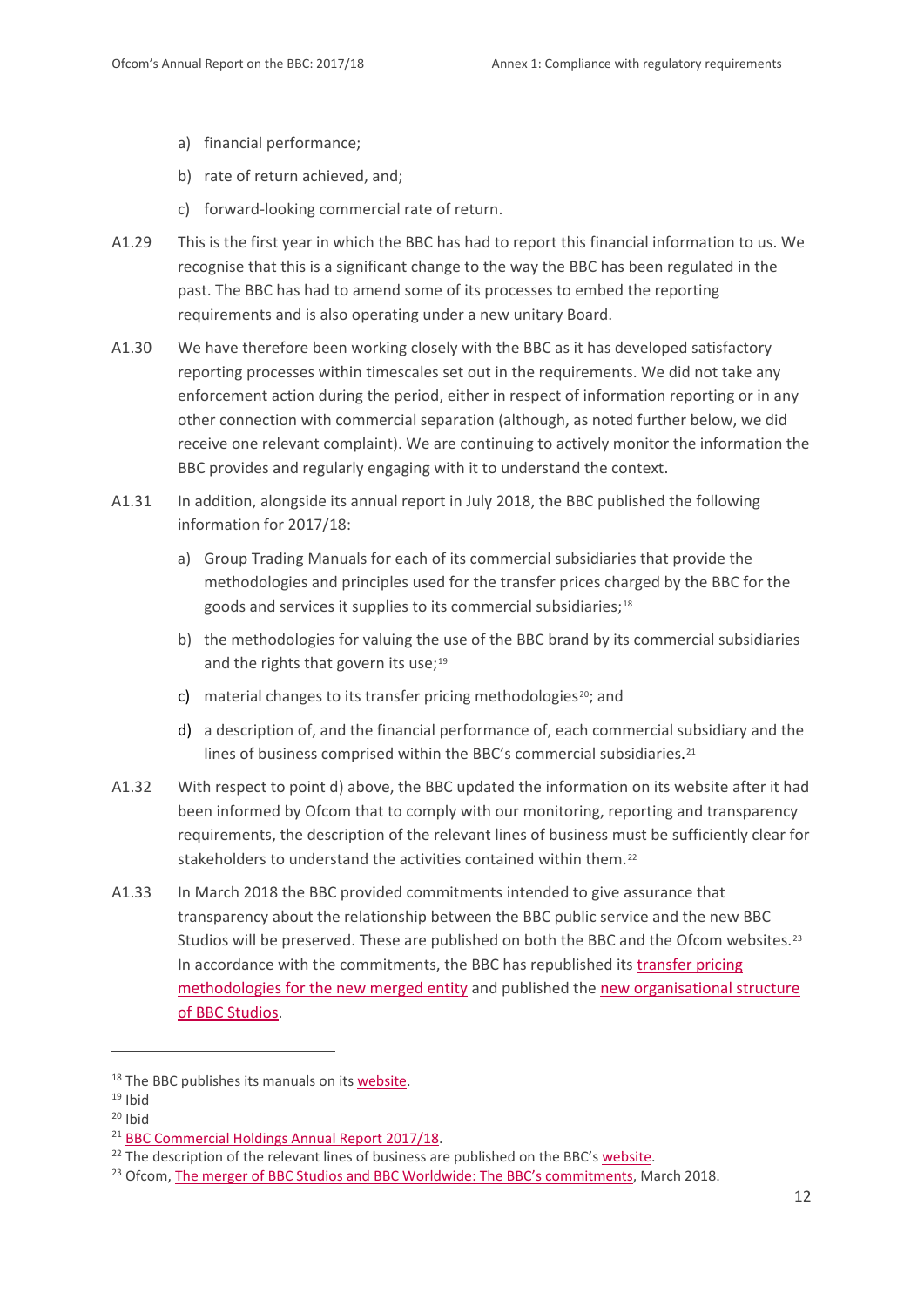A1.34 Moving forwards, as well as working with the BBC so that the information it provides to us supports our work, on 31 July 2018 we published a consultation proposing further requirements, primarily relating to reporting and transparency. For example, we proposed additional reporting from the BBC with respect to how it ensures that there is appropriate operational separation between the commercial activities and the public service. This consultation closed on 24 September 2018 and we intend to make our final decisions before the end of 2018.

## **Other specified requirements and relevant matters**

A1.35 We are also required to report on the BBC's compliance with the following additional specified requirements:

| <b>Relevant Charter/ Agreement</b>                             | <b>Requirement</b>                                                                                                                                                                                                                                                                                                                                                                                                                                                                              | <b>Assessment of BBC</b>                                                                                                                                                                                                                                  |
|----------------------------------------------------------------|-------------------------------------------------------------------------------------------------------------------------------------------------------------------------------------------------------------------------------------------------------------------------------------------------------------------------------------------------------------------------------------------------------------------------------------------------------------------------------------------------|-----------------------------------------------------------------------------------------------------------------------------------------------------------------------------------------------------------------------------------------------------------|
| provision                                                      |                                                                                                                                                                                                                                                                                                                                                                                                                                                                                                 | compliance                                                                                                                                                                                                                                                |
| Provision of information to<br>Ofcom (Article 47, the Charter) | The BBC must provide information that<br>Ofcom formally requires under Article 47.                                                                                                                                                                                                                                                                                                                                                                                                              | The BBC responded to all<br>of the Article 47 notices we<br>have served on it over<br>2017/18.                                                                                                                                                            |
| <b>BBC complaints handling (Clause</b><br>56, the Agreement)   | In September 2017, Ofcom published its<br>determination in relation to the BBC's<br>complaints handling which set out the:<br>- period for which the BBC must retain<br>records of its handling of relevant<br>editorial complaints;<br>- form and intervals at which the BBC<br>must report editorial complaints to<br>Ofcom; and<br>- form and intervals at which the BBC<br>must publish information about the<br>operation and effectiveness of its<br>procedures for editorial complaints. | The BBC has complied with<br>the determinations Ofcom<br>set in relation to editorial<br>complaints handling.<br>We will shortly be<br>publishing equivalent<br>determinations for non-<br>editorial (competition and<br>other regulatory)<br>complaints. |